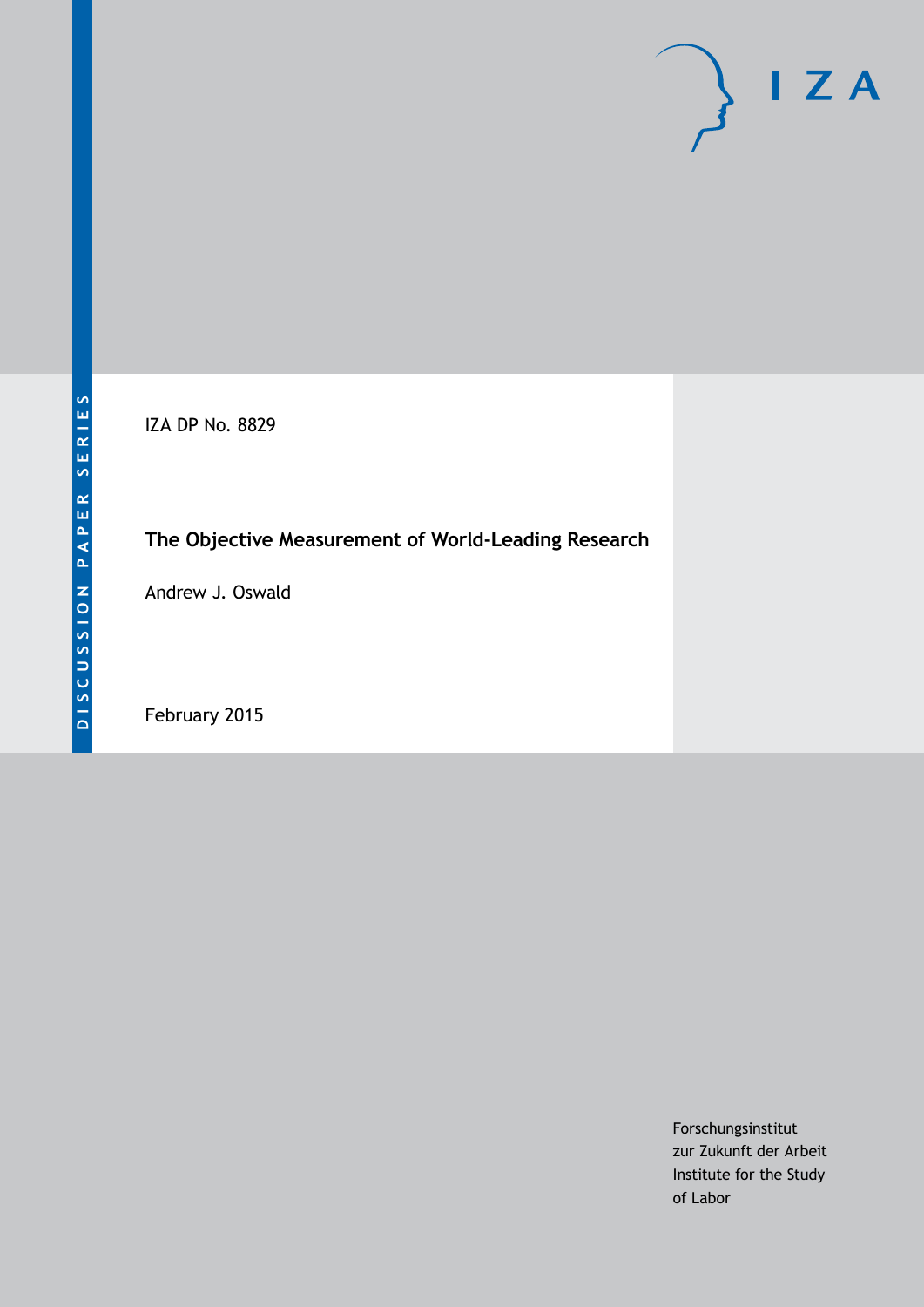# **The Objective Measurement of World-Leading Research**

**Andrew J. Oswald**

*University of Warwick and IZA*

# Discussion Paper No. 8829 February 2015

IZA

P.O. Box 7240 53072 Bonn Germany

Phone: +49-228-3894-0 Fax: +49-228-3894-180 E-mail: [iza@iza.org](mailto:iza@iza.org)

Any opinions expressed here are those of the author(s) and not those of IZA. Research published in this series may include views on policy, but the institute itself takes no institutional policy positions. The IZA research network is committed to the IZA Guiding Principles of Research Integrity.

The Institute for the Study of Labor (IZA) in Bonn is a local and virtual international research center and a place of communication between science, politics and business. IZA is an independent nonprofit organization supported by Deutsche Post Foundation. The center is associated with the University of Bonn and offers a stimulating research environment through its international network, workshops and conferences, data service, project support, research visits and doctoral program. IZA engages in (i) original and internationally competitive research in all fields of labor economics, (ii) development of policy concepts, and (iii) dissemination of research results and concepts to the interested public.

<span id="page-1-0"></span>IZA Discussion Papers often represent preliminary work and are circulated to encourage discussion. Citation of such a paper should account for its provisional character. A revised version may be available directly from the author.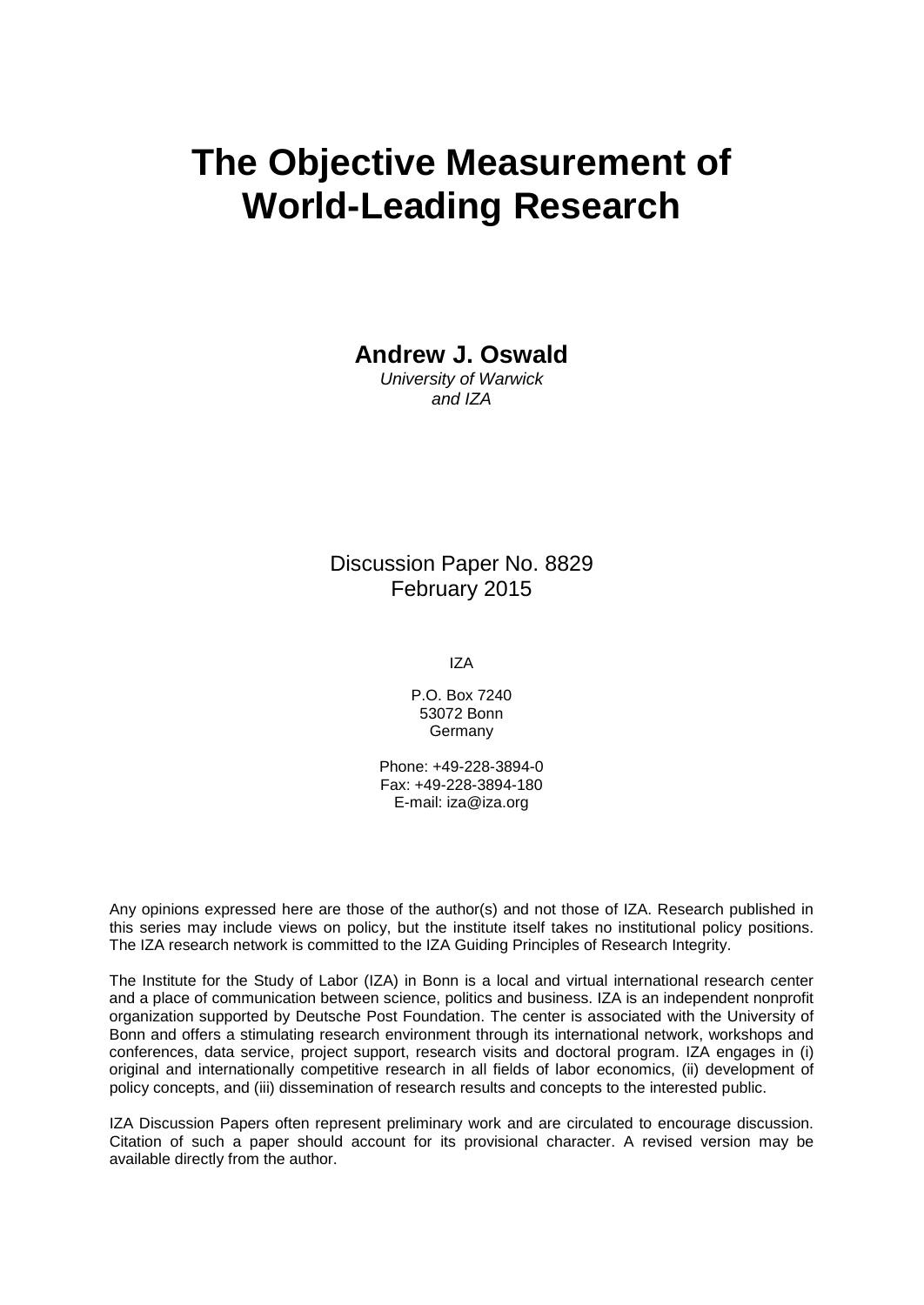IZA Discussion Paper No. 8829 February 2015

# **ABSTRACT**

# **The Objective Measurement of World-Leading Research[\\*](#page-1-0)**

How should the productivity of research universities be measured? This task is difficult but important. The recent Research Excellence Framework in the UK, which was based on peer review, suggests that there has been a marked improvement in UK academic research in economics and in many other subjects. But is it possible to design an objective check on, and measure of, a nation's 'world-leading research'? Following a variant of a method developed in Oswald (2010), I examine citations data on 450 genuinely world-leading journal articles over the Research Excellence Framework period 2008-2014. The UK produced 54 of these articles, namely, 12%. This compares to 45 articles, namely 10%, using the same methodology over the Research Assessment Exercise period 2001-2008. I conclude that it is possible to produce an objective measure of world-leading research, and that UK economics did show a small improvement.

JEL Classification: J0, D24, I23, J24, O32

Keywords: economics of science, evaluation, European economics, United Kingdom, peer-review, Research Excellence Framework (REF), citations, Research Assessment Exercise (RAE)

Corresponding author:

Andrew J. Oswald Department of Economics University of Warwick Coventry CV4 7AL United Kingdom E-mail: [andrew.oswald@warwick.ac.uk](mailto:andrew.oswald@warwick.ac.uk)

Peter Neary and Amanda Goodall gave me interesting suggestions. I thank also the CAGE centre and the ESRC for support.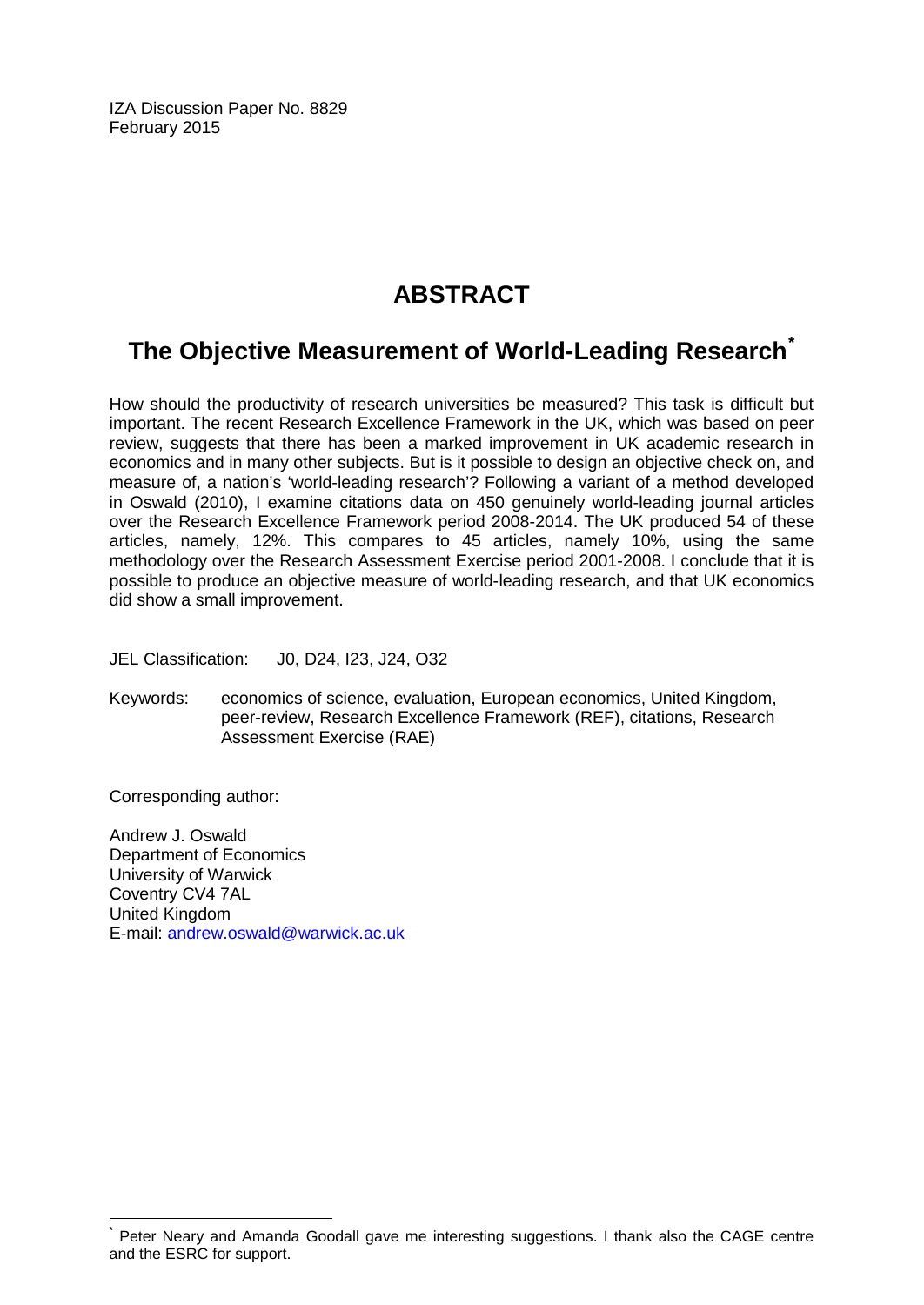*"4\* – Quality that is world-leading in terms of originality, significance and rigour.*" UK Research Assessment Exercise: REF 2014 [www.ref.ac.uk](http://www.ref.ac.uk/)

*"My department refused to put me in for the REF, because one of my articles appeared in what they said was a 2\* journal. Yet that article was more cited than the vast majority entered by my whole Department. The world has gone mad."* 

Private comment to me from an anonymous senior UK economics professor.

*"What I really care about is how to get a top journal on to my CV. That is my ultimate goal."*  Private comment to me from a young UK economist.

#### 1. Introduction

Governments across the world allocate billions of pounds to academic research and for that reason they must attempt to judge the quality of their universities. Methods for doing so, however, remain controversial. Critics of exercises such as the UK Research Excellence Framework worry about the use of peer-review, by predominantly UK scholars, as the dominant approach. A creative paper by Pierre Regibeau and Katherine Rockett [REGIBEAU and ROCKETT 2014] makes the remarkable point that a department consisting entirely of past Nobel Prize winners would not have performed better in a recent assessment exercise than two of the leading UK economics departments. The authors conclude that in some way the present procedures must be under-weighting the really influential kinds of scholarly output.

In a subject such as academic economics, is it possible to calculate objectively whether somewhere like the United Kingdom competes effectively in the production of major new ideas? The results of the RAE 2008 exercise, and the new REF 2014 exercise, suggest that the UK is strong in the subject of economics, and that, as in most parts of UK academia, the quality of UK economics is rising through time. The major departments had strikingly large proportions of their work assessed as 4\*, namely, as 'world-leading'. Five departments (UCL, LSE, Oxford, Cambridge, and Warwick) were rated in the REF as having produced 4\* research for more than 40% of their submitted articles and books.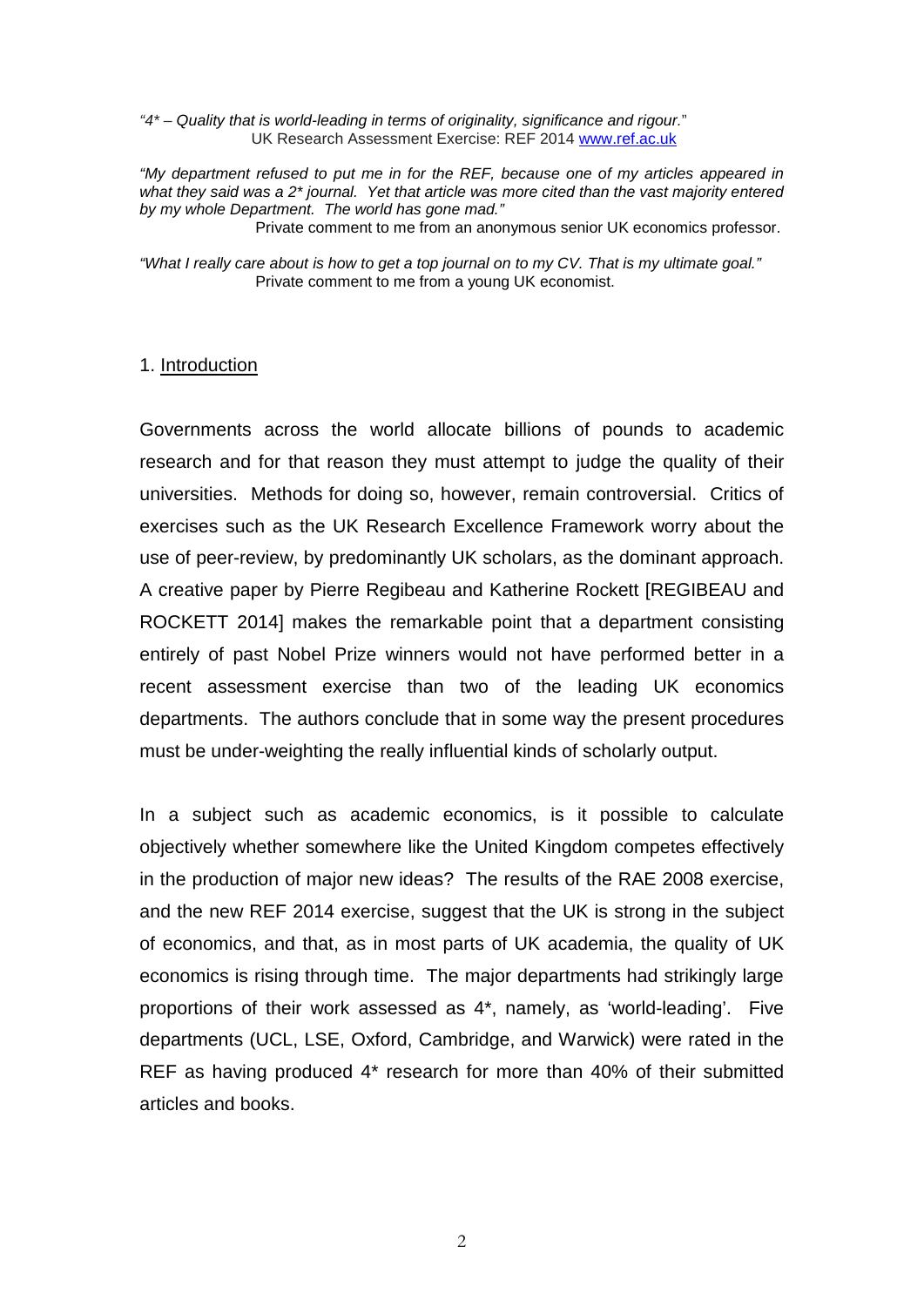Is this believable and checkable? A related, and particularly important, concern is whether REF and RAE scores truly measure those iconoclastic papers that make a difference or instead simply capture highly competent professional solidity<sup>1</sup>. At the time of writing, as illustrated in the quotes above, there is an emphasis on journal labels as a criterion of quality (even though REF panels were formally forbidden from using such labels). However, there is much evidence that journal labels and journal impact factors are a poor sufficient-statistic for the quality of an individual article.

As one modern example, it may not yet be widely known that the most-cited research paper in [2](#page-4-0)009 in economics<sup>2</sup> was published in the Oxford Bulletin of Economics and Statistics [ROODMAN 2009]. That paper's citations greatly exceed those to the single most-cited paper published in 2009 in journals with higher impact factors such as Econometrica, the American Economic Review, or the Review of Economic Studies. Related examples are given in SGROI and OSWALD [2013]. [3](#page-4-1)

When the problem is how to judge the quality of a country or a university department, it is likely, as argued in OSWALD [2013], that self-interest and subconscious biases will play a role. As academics we may suffer from -- and here I include myself -- the following biases:

- (i) we may overestimate the importance of our own department;
- (ii) we may overestimate the importance of our own sub-field of economics;
- (iii) we may be badly informed about how influential the articles can be from a range of journals (it has become common, in my 30-year professional lifetime, to hear people focus on a tiny number of

<span id="page-4-2"></span><span id="page-4-1"></span><sup>1</sup> I have been influenced by Bruce Charlton's and Peter Andras's CHARLTON AND ANDRAS [2008] view that we should evaluate whether the UK is producing revolutionary science and not merely normal, solid science. Bruce Charlton has pointed out to me that some non-revolutionary papers acquire high numbers of citations. He sees to me right. However, high citations numbers are presumably a necessary if not a sufficient condition, and I therefore feel the later exercise is potentially useful.

<span id="page-4-0"></span><sup>&</sup>lt;sup>2</sup> To be more exact, at the time of writing the paper actually ranks number 5 out of more than 20,000 articles in the Web of Science 'Economics' classification for 2009, but I think it is reasonable to neglect the four articles above it because they are made up of survey papers and highly specialized finance papers.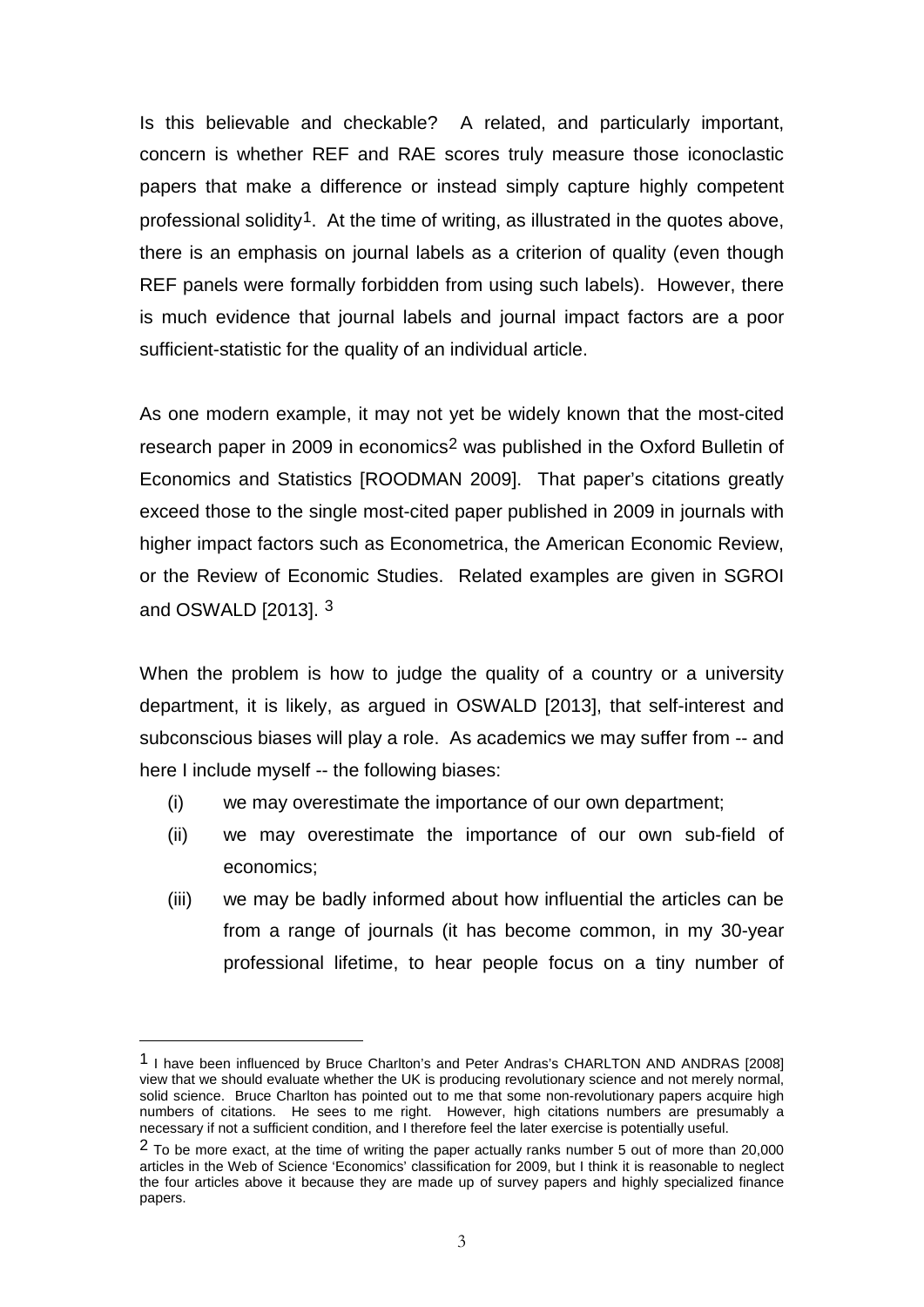journal 'labels' per se, and even sometimes to speak as though a publication in a place like the American Economic Review is an end in itself rather than mattering for its content or its contribution to human welfare);

(iv) we may be poorly informed about the latest flow of research and excessively influenced by out-of-date stock variables (such as, for example, the long-standing reputation of another department, or of a particular economist).

This article updates, and closely mirrors<sup>4</sup>, OSWALD [2010]. It follows a methodology that I hope objective observers could agree upon ex ante, namely, before they see the data on how they and their own department do. The proposed method is a simple one to implement. By its nature, any findings from it can be checked by others.

I collect data on the world's most-cited economics articles over the approximate period of the REF, namely, from 2008-2014. I then calculate the proportion of articles from the UK. My attempted aim, here, is to make operational the kind of 4\* concept encapsulated in the quote at the beginning of the paper. [Anticipating what is to come, for a journal such as the American Economic Review, for example, the later suggested method ultimately means that I take the 3% most-cited AER articles from all countries and then, from within that already highly select group, work out the percentage of these influential articles that originated from a university in the United Kingdom.] [5](#page-5-0) 

<sup>3</sup> Of course the Oxford Bulletin is not usually the home of the most-cited article: by definition the high impact-factor journals get more citations in large samples. I simply wish to illustrate the point that journal labels are an unreliable indicator of the quality of an individual paper.

<sup>&</sup>lt;sup>4</sup> I wish to warn the reader that some paragraphs and calculations literally repeat, of course now using the new data, the arguments in my early article.

<span id="page-5-1"></span><span id="page-5-0"></span><sup>5</sup> Admittedly this is a highly 'non-linear' method. It puts a large weight on the very best articles in a scholarly discipline. But something of this type is required if we are trying to design a criterion for the upper 4\* grade in a system, such as the REF, where there are three categories of international excellence. It also recognizes the admittedly inegalitarian skewness in intellectual productivity -- a phenomenon sometimes known as Lotka's Law -- whereby a rather small proportion of articles or people produce the majority of the work of lasting impact. I include self-citations because there is a case for leaving them in and they make only a trivial difference in the case of highly-cited papers such as those covered here; I do not weight by the source of the citing journal; doing so would in my judgment be against the spirit of free competition among intellectual ideas. Nevertheless, I remain conscious of the difficulties and sociological influences pointed out by BORNMANN and DANIEL [2008].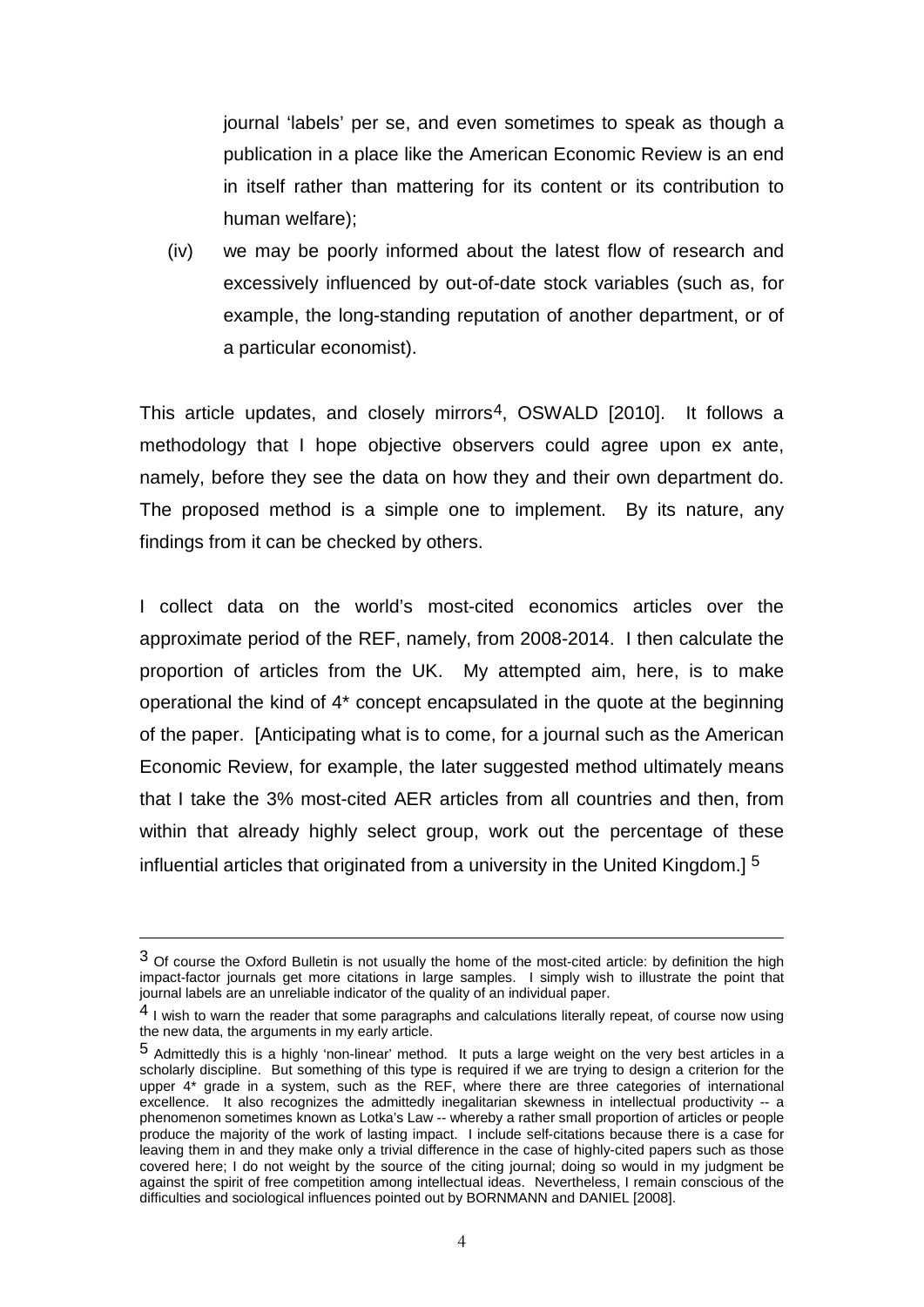The paper's findings are relevant to the concerns of MACHIN and OSWALD [2000], FREY [2003], NEARY et al [2003], STARBUCK [2005], DREZE and ESTEVAN [2006] and CARDOSO et al [2008].

My suggested method can be used in other settings. The exercise might perhaps usefully be done for European research across a range of academic disciplines.

# 2. The Method

<span id="page-6-0"></span>-

I use data from the ISI Web of Science, which is produced by Thomson. It is probably the most widely used source of citations data. Google Scholar and Scopus are possible alternatives.

Citations<sup>[6](#page-5-1)</sup> are taken here as a proxy for the objective quality of an article (measured with the benefit of hindsight). Such an approach is defensible but imperfect. I shall not here rehearse the possible difficulties.

The later calculations reveal that over the REF the UK produced some of the most-cited articles in the world in a number of important economics field journals. It has also been the source of some of the most influential articles in the AER, Review of Economic Studies, and Econometrica.

I take the journals listed by the Helpman Committee in the recent ESRC Benchmarking Report on Economics in the United Kingdom, HELPMAN et al [2008]. There is little dispute that these are important journals. There are 22 of them. They are divided into 9 general journals and 13 field journals. The journals are the American Economic Review, Economic Journal, Review of Economic Studies, Econometrica, International Economic Review, Review of

<sup>6</sup> See work such as HAMERMESH et al [1982], OPPENHEIM [1995], HAMERMESH and SCHMIDT [2003], HAMERMESH and PFANN [2012], and GOODALL [2006, 2009], in which citations are treated as real signals. A particularly early and innovative paper, which remains unpublished, is SMART and WALDFOGEL [1996]. Some defence against possible peer review bias is provided by OSWALD and JALLES [2007]. However, citations are not free of error, and in the long run it may not be sensible to see citations as unambiguously valuable (the more that citations are emphasized, as in this article I would accept, the more that their signalling value will be eroded). HUDSON [2007] identifies some serendipitous influences on citations totals.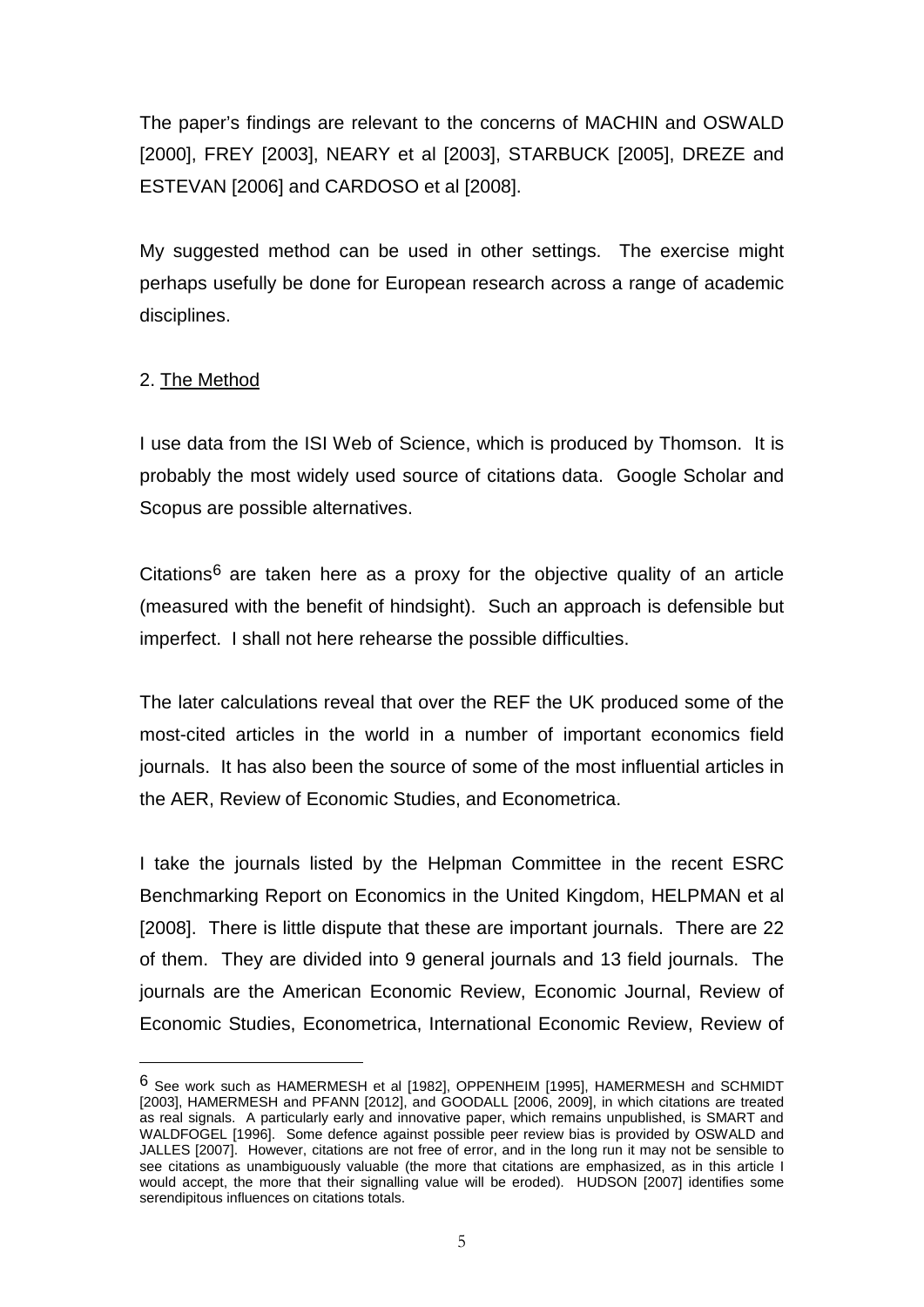Economics and Statistics, Journal of the European Economic Association, Journal of Political Economy, Quarterly Journal of Economics, Journal of Econometrics, Journal of Public Economics, Journal of Development Economics, Journal of Health Economics, Journal of Monetary Economics, Journal of International Economics, Journal of Finance, Rand Journal of Economics, Journal of Urban Economics, Journal of Labor Economics, Journal of Environmental Economics and Management, Journal of Law and Economics, and Journal of Economic Theory.

It would certainly be possible to object that a few significant journals are missing from these (the Journal of Financial Economics and the Journal of Economic History<sup>[7](#page-6-0)</sup>, for example), but I adopt this list because it is the one chosen by Helpman and thus for this particular study helps avoid suggestions that I was consciously or unconsciously biased in my selection.

For each journal, I searched on articles published between January 2008 and December 2014. Thus I included an extra year of publications after the official end of the REF period (though this has no material effect on citations-ranking numbers). I used the rank-by-citations facility of the Web of Science to order these from the most-cited downwards. I then searched as carefully as possible by hand through the articles for the UK-based ones<sup>8</sup>. The problem with not doing this by hand is that any mechanical search on England will throw up articles that are not truly from England – such as those authored by Americans with an honorary affiliation to the CEPR in London. <sup>[9](#page-7-1)</sup>

<sup>7</sup> I wanted to have an economic history journal, because I think that sub-field is particularly important. But over the period even the Journal of Economic History is comparatively little-cited. The marginal cites on the  $10<sup>th</sup>$  most-cited paper in JEH is 14. So I decided, reluctantly, that I could not quite justify including this with the Helpman list. In passing, two high-impact journals, the Journal of Economic Literature and Journal of Economic Perspectives, are also omitted from the Helpman list -- presumably because they are collections of review articles. Two other omitted journals are the newish but increasingly important ones of the Journal of Economic Geography and Games and Economic Behaviour.

<span id="page-7-2"></span><span id="page-7-0"></span><sup>8</sup> This is a tricky thing to do completely accurately (occasionally the addresses of authors can be hard to work out), and it is likely that small errors of counting remain, but it is too be hoped that they are randomly distributed across universities.

<span id="page-7-1"></span> $9$  It is now believed that this error was made by Evidence Ltd in their work for the Helpman Report HELPMAN et al [2008], but the company has not provided me with enough information to judge its size.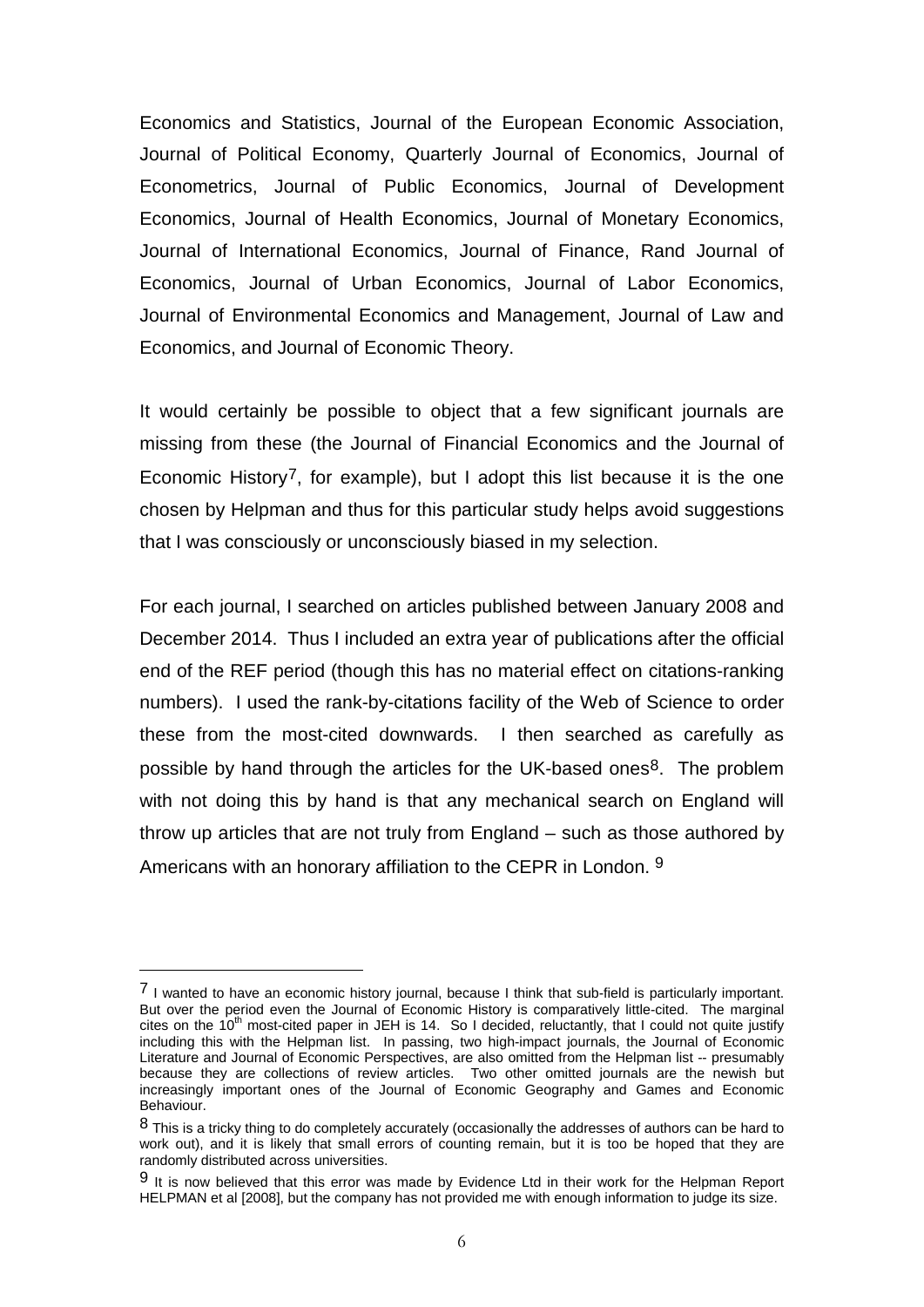It is worth emphasising that there is evidence that early citations numbers to an article are a good indicator of long-run citations numbers. See, for example, ADAMS [2005]. In other words, if an article acquires few citations early on it is unusual -- of course there are occasional exceptions -- for it ever to acquire a high number.

Two caveats on the use of citations -- suggested to me by Bill Starbuck - might be added in passing. First, because Americans outnumber everyone else in terms of the numbers of academics and the amounts of money spent on journals, the particular views and judgments of Americans are likely to dominate the citations data. Insofar as there may be cultural differences between American and British of European researchers, American values then count for a lot. Second, methodological, abstract-theoretical and review articles receive more citations than do empirical articles. This is probably due to the use of review-theory articles as shorthand for "I am familiar with the literature".

The key data are set out in Table 1. It tells us the influential recent articles from UK economics and, perhaps even more interestingly, where they lie in a world-ranking of influence.

To try to adjust for the fact that some journals attract a particularly large quantity of good articles, I allow different journals to have different numbers of articles in the key table -- 50 for the American Economic Review, 20 for the Economic Journal, and so on. These cut-offs were chosen to try to be fair to the different journals, while maintaining the list of journals used in the last calculation of this sort (OSWALD 2010).

To give a sense of how selective the mechanism is, we are choosing in the case of the AER just the top 50 articles out of 1500 published articles over the period, namely, one article in thirty. This is an extraordinarily tough standard to set but it is designed to get at the principle of "4\*… a primary reference in its field".

7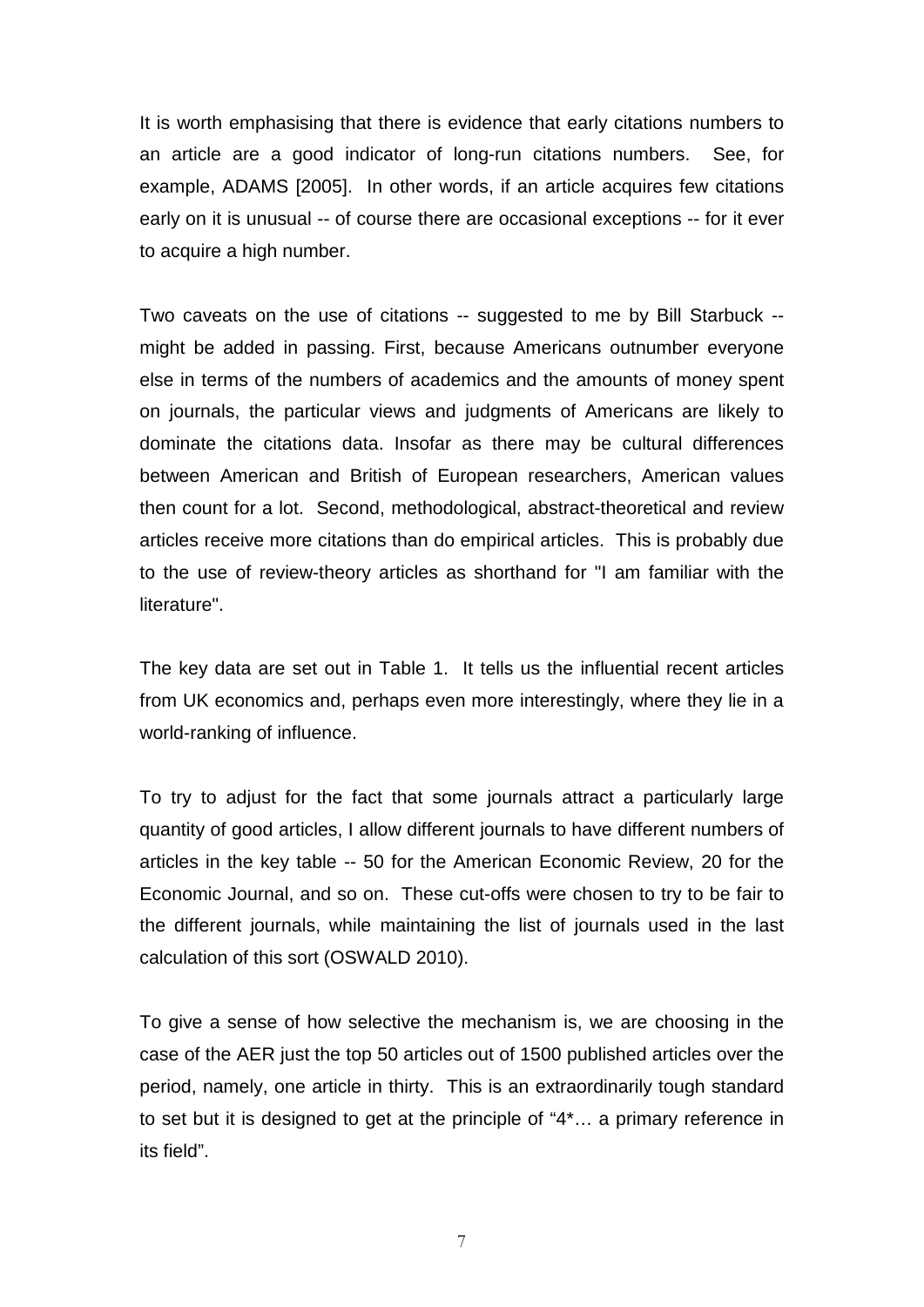My method differs from, but I hope is complementary to, the work of VASILAKOS et al [2007].

To read Table 1, the procedure is the following<sup>10</sup>. Take the numbers in the top row as an example. These tell us that if we look at the 50 most-cited articles published by all countries in the American Economic Review over the 2008-2014 period then the UK was the source of 8 of these out of the 50. For a small country, this seems a substantial number. The UK ones were the  $6<sup>th</sup>$ most-cited article in the world, the  $10<sup>th</sup>$ , and so on. Moreover, these four articles came, respectively, from LSE on the first, Nottingham on the second, UCL on the third, and LSE on the fourth. It can be seen from the table that the UK attained the top slot in the Economic Journal and the International Economic Review, and 2<sup>nd</sup> in the Review of Economic Studies, Econometrica, and the Journal of Public Economics.

This is a substantial achievement for the United Kingdom. Nevertheless, although I do not report the full data, the UK numbers are far behind those for the (obviously much larger) United States.

These citations totals were collected at the end of 2014. They will, of course, increase through time.

<span id="page-9-0"></span><sup>10</sup> Neil Shephard has previously suggested to me that ideally the individual papers should be normalized by their year of publication (because a publication earlier has had longer to build up cites than one published later). He is right, of course. The reason I do not do so here, and why I use a form of simple averaging, is that I am trying to assess UK economics rather than individual researchers' work.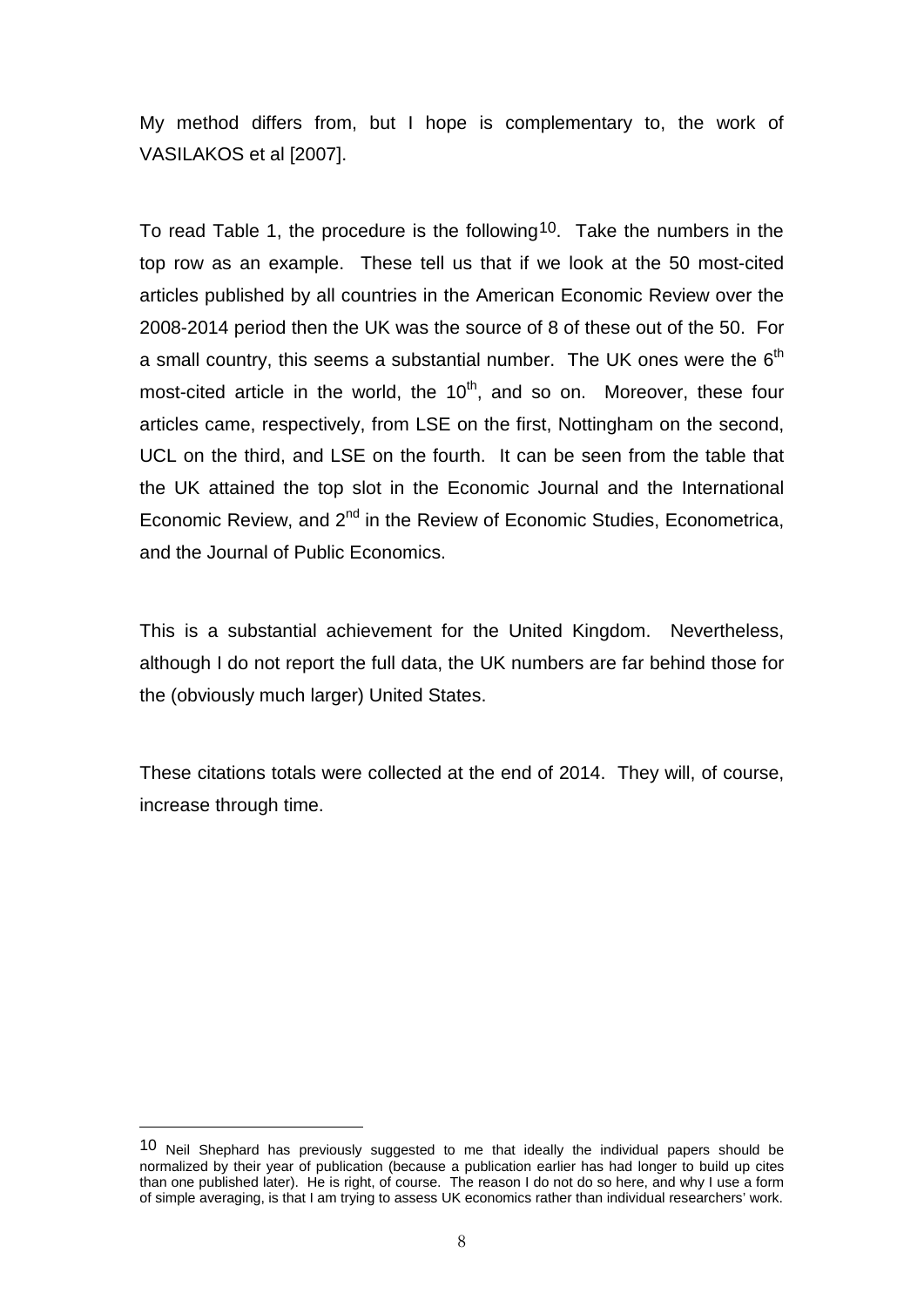## 3. Institutions' Contributions to the UK World-Leading Papers

It seems of interest to look at which institutions contributed these 54 important articles[11:](#page-9-0)

#### Web of Science Data

| LSE                    | 18 articles |  |  |  |
|------------------------|-------------|--|--|--|
| Oxford                 | 10          |  |  |  |
| UCL                    | 6           |  |  |  |
| LBS                    | 3           |  |  |  |
| Warwick                | 3           |  |  |  |
| Nottingham             | 3           |  |  |  |
| Cambridge              | 2           |  |  |  |
| Durham                 | 2           |  |  |  |
| Essex                  | 2           |  |  |  |
| <i><b>Imperial</b></i> | 2           |  |  |  |
| R. Holloway            | - 2         |  |  |  |
| Southampton 2          |             |  |  |  |

and, interestingly, 6 other universities or centres contributed one article each. It should be noted that my measure here assigns full weight to a jointly authored article, so that a tri-authored Article Y by economists from Universities A, B, C would see each of those universities credited above.

### 4. Conclusions

-

<span id="page-10-0"></span>This paper is an attempt to design an objective way to assess the genuinely 'world-leading' research produced by a nation. Although its method is a general one, the paper illustrates the proposed approach by using information on the United Kingdom and on the subject of economics.

<span id="page-10-1"></span><sup>11</sup> Hashem Pesaran has previously made the point to me that ideally we need to know where the important research was done -- rather than simply where the author is when credited in the journal. I would like to be able to do this. But it is not possible, at least for me, to adjust the data in this way.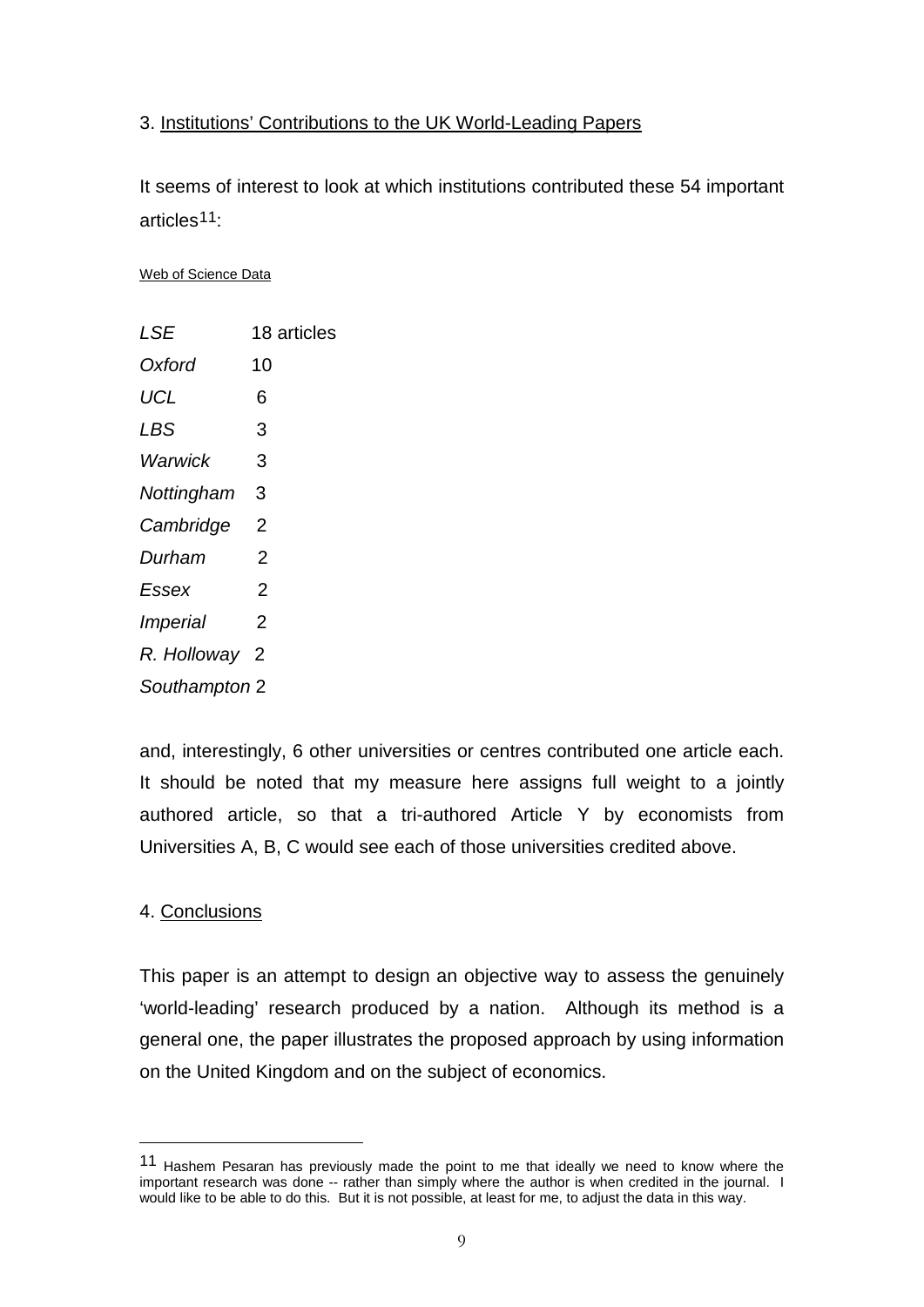I examine data, for the UK's Research Excellence Framework period of 2008- 2014, on what might reasonably be described as the world's most influential economics articles. By using a consistent method, the numbers in this paper update those in OSWALD [2010] from the previous RAE period, so they allow comparison through time. The proposed approach is intellectually a general one; in principle, it could be applied to any other academic discipline, or to any country.

Following the Helpman report for the ESRC, I have concentrated on 22 wellknown economics journals. This is not because I view these as the only journals that matter. But it reduces possible objections that I chose the journals to obtain some desired result. I am conscious that, by the nature of the argument in this paper, I could throw the net wider.

On balance, I conclude that in economics the United Kingdom comes out fairly well on this criterion. Over the REF period, the UK produced 12% of the really important work. This compares with 10% last time in the RAE period. Among a set of 450 genuinely world-leading articles -- these are approximately the most-cited papers produced in the world over the period -- I find that the UK has been the source of 54 of them. A UK departmental ranking using this objective criterion looks similar to that generated by simple REF data. However, the dominance of the London School of Economics, for this particular era, has been striking.[12](#page-10-1) Over the REF period it produced approximately one third of the UK's genuinely world-leading research in the field of economics.

<sup>&</sup>lt;sup>12</sup> Such things can change rapidly, of course. My own department has since hired senior economists who contributed 5 articles to the list of 450 world-leading articles even though those articles were at the time (and thus are in Table 1) credited to different universities. Other universities may have done something equivalent.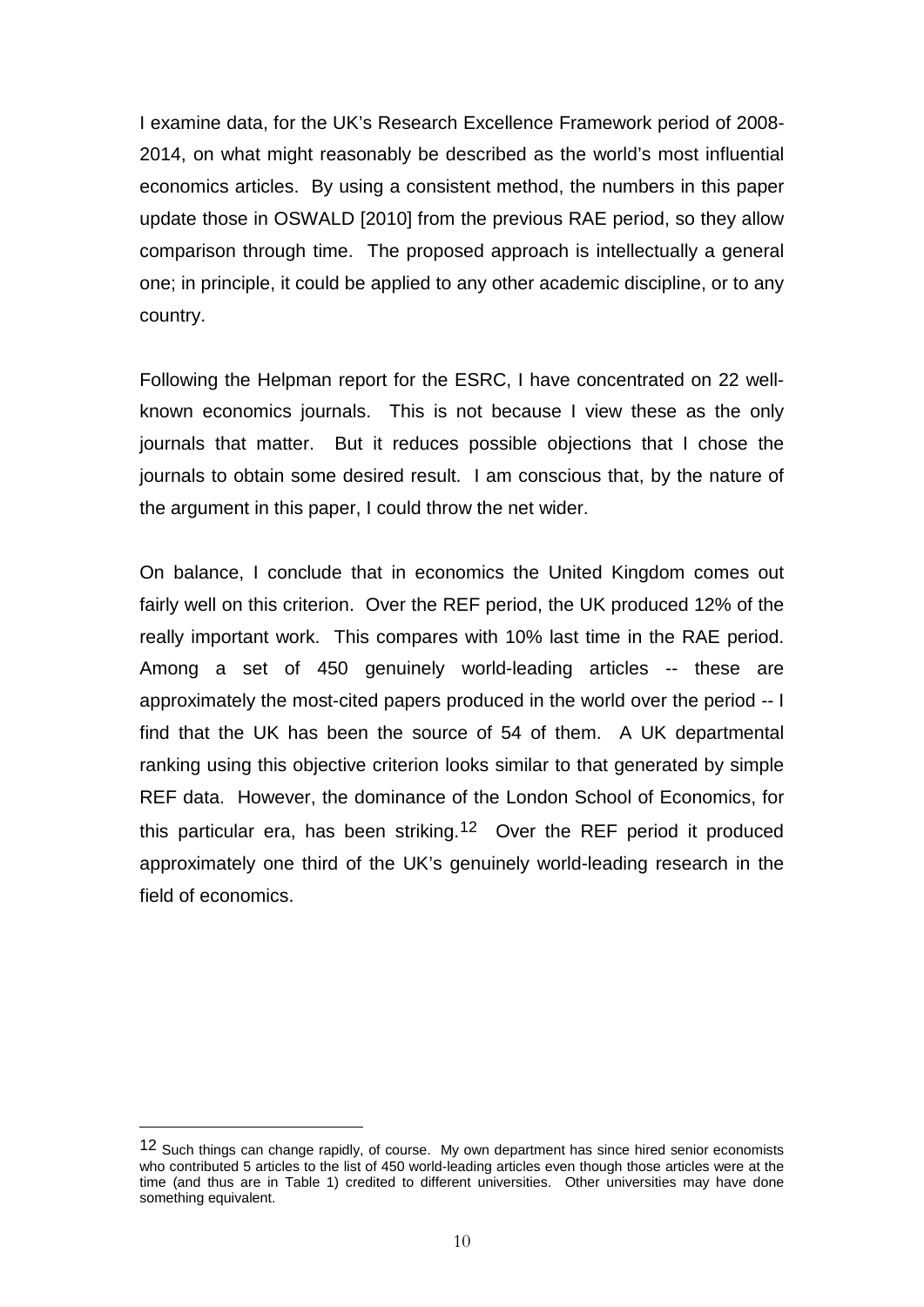#### **References**

- ADAMS, JONATHAN. (2005), Early citation counts correlate with accumulated impact. *Scientometrics*, 63 (3): 567-581.
- BORNMANN, LUTI, AND DANIEL, HANS-DIETER. (2008), What do citation counts measure? A review of studies on citing behavior. *Journal of Documentation*, 64(1): 45-80.
- CARDOSO, ANA RUTE, GUIMARAES, PAULO, AND ZIMMERMAN, KLAUS F. (2008), Comparing the early research performance of PhD graduates in labor economics in Europe and the USA. *IZA Discussion Paper*, #3898.
- CHARLTON, BRUCE, AND ANDRAS, PETER. (2008), Down-shifting among top UK scientists? The decline of revolutionary science and the rise of normal science. *Medical Hypotheses*, 70 (3): 465-472.
- DREZE, JACQUES H. AND ESTEVAN, FERNANDA. (2006), Research and higher education in economics: Can we deliver the Lisbon objectives? *Journal of the European Economic Association*, 5 (2): 271-304.
- FREY, BRUNO S. (2003), Publishing as prostitution? Choosing between one's own ideas and academic success. *Public Choice*, 116: 205-223.
- GOODALL, AMANDA H. (2006), Should research universities be led by top researchers, and are they? A citations analysis. *Journal of Documentation*, 62 (3): 388-411.
- GOODALL, AMANDA H. (2009), *Socrates in the boardroom: Why research universities should be led by top scholars***.** Princeton University Press.
- HAMERMESH, DANIEL S., JOHNSON, GEORGE E. AND WEISBROD, BURTON A. (1982), Scholarship, citations and salaries: Economic rewards in economics. *Southern Economic Journal*, 49(2): 472-481.
- HAMERMESH, DANIEL S. AND SCHMIDT, PETER. (2003), The determinants of Econometric Society fellows elections. *Econometrica*, 71: 399-407.
- HAMERMESH, DANIEL S. AND PFANN, GERARD. (2012), Markets for reputation: The roles of quantity and quality in academe. *Economic Inquiry*, 50: 1-16.
- HELPMAN, ELHANAN et al. (2008) *ESRC International benchmarking study of UK economics*. ESRC. Swindon.
- HUDSON, JOHN. (2007), Be known by the company you keep: Citations quality or chance? *Scientometrics***,** 71(2): 231-238.
- MACHIN, STEPHEN AND OSWALD, ANDREW J. (2000), UK economics and the future supply of academic economists. *Economic Journal*, 110: F334-F349.
- NEARY, J. PETER, MIRRLEES, JAMES A. AND TIROLE, JEAN. (2003), Evaluating economics research in Europe: An introduction. *Journal of the European Economic Assocation*. 2003, 1: 1239-1249.
- OPPENHEIM, CHARLES. (1995), The correlation between citation counts and the 1992 Research Assessment Exercise Ratings for British library and information science university departments. *Journal of Documentation*, 51: 18-27.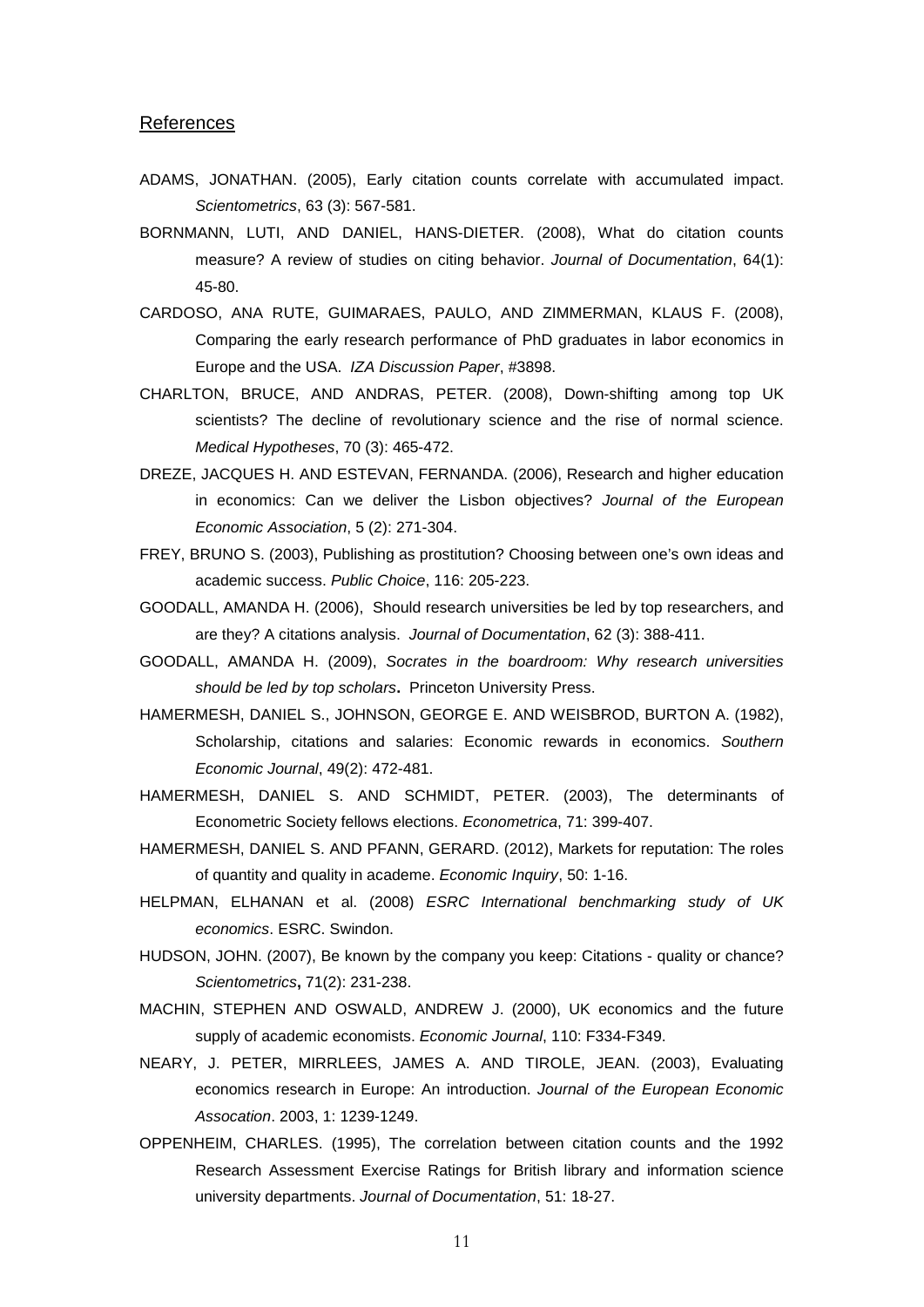- OSWALD, ANDREW J. (2007), An examination of the reliability of prestigious scholarly journals: Evidence and implications for decision-makers. *Economica*, 74: 21-31.
- OSWALD, ANDREW J. (2010), A suggested method for the measurement of world-leading research (illustrated with data on economics). *Scientometrics*, 84: 99-113.
- OSWALD, ANDREW J. AND JALLES, JOAO. (2007), Unbiased peer review and the averaging fallacy. Working paper, Warwick University.
- REGIBEAU, PIERRE AND ROCKETT KATHERINE. (2014), A tale of two metrics: Research assessment versus recognized excellence. Essex University Discussion Paper, Number 757.
- ROODMAN, DAVID. (2009), A note on the theme of too many instruments. *Oxford Bulletin of Economics and Statistics*, 71: 135-158.
- SGROI, DANIEL AND OSWALD ANDREW J. (2013), How should peer-review panels behave? *Economic Journal*, 123: F255-F278.
- SMART, SCOTT AND WALDFOGEL, JOEL. (1996), A citation-based test for discrimination at economics and finance journals. Working paper, Indiana University, and NBER paper 5460. January.
- STARBUCK, WILLIAM H. (2005), How much better are the most prestigious journals? The statistics of academic publication. *Organization Science*, 16: 180-200.
- VASILAKOS, NICHOLAS, LANOT, GAUTHIER, AND WORRAL, TIM. (2007), Evaluating the performance of UK research in economics. Report sponsored by the Royal Economic Society.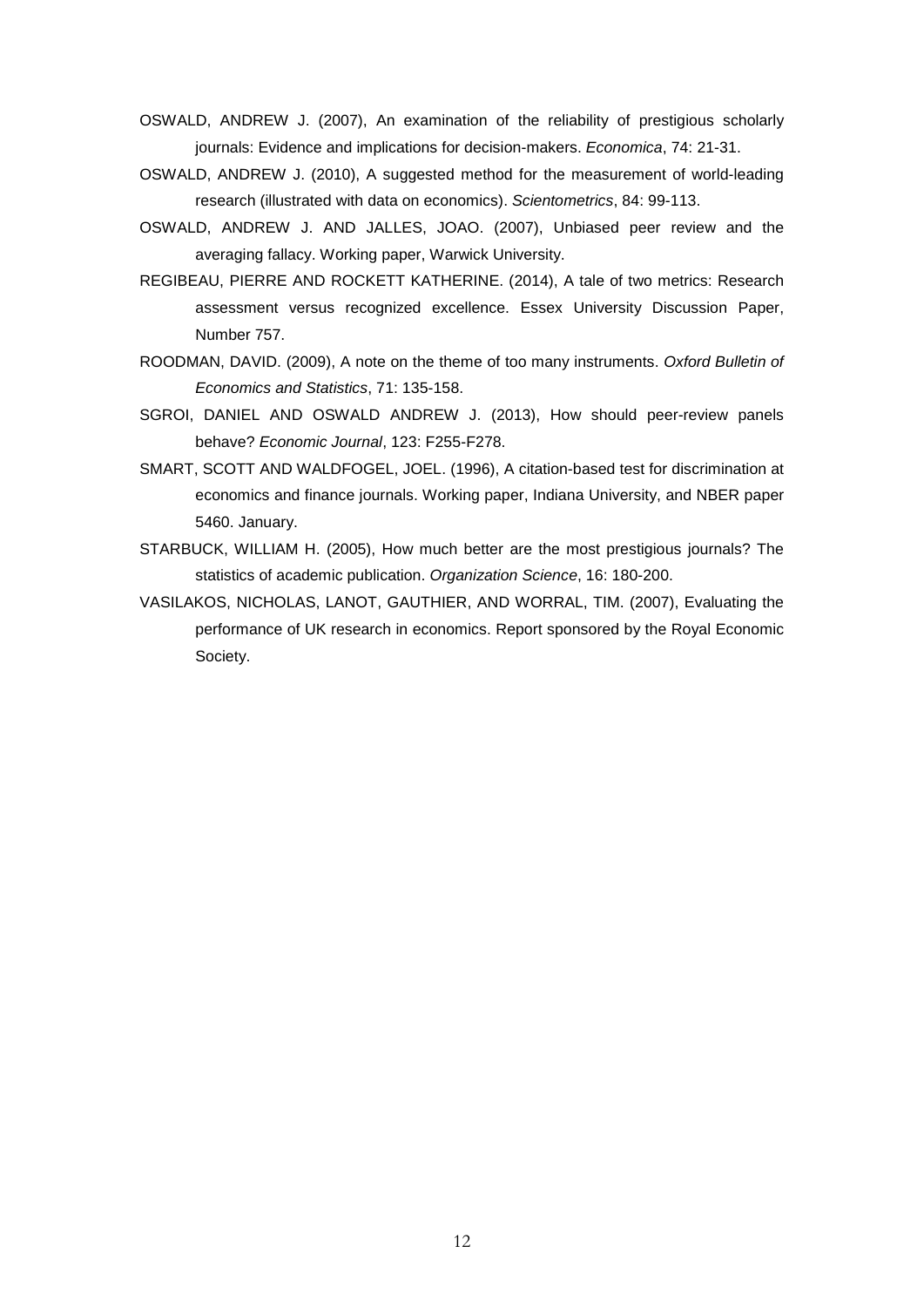#### TABLE 1

#### **How Did UK Economics Do Over the Period 2008-14 if Judged Against the Most-Cited Articles Produced Around the World?**

*Notes to reading this table: the top row means that if we look at the 50 most-cited articles published by all countries in the American Economic Review over the 08-15 period, then the UK was the source of the 6th most-cited article, the 10th most cited, and so on. If an article is marked, for example, LSE+UCL it means that in the list of authors there was an author from the London School of Economics and one from University College London.*

*Different journals are assigned different values of X, because some journals here are intrinsically more cited than others. The lower cut-off levels of cites are reported in square brackets in the first column. Hence the number 65 after AER means that the 50th most-cited paper in the American Economic Review attained 65 cites.* 

*The citations totals were collected in January of 2015.*

| <b>Journal</b>                         | <b>Criterion:</b>               | <b>Were there</b> | <b>Their</b>                                          | <b>Which UK</b>                          |
|----------------------------------------|---------------------------------|-------------------|-------------------------------------------------------|------------------------------------------|
| [lower cut-off<br>marginal # cites]    | <b>Appearing</b><br>among the X | any UK<br>papers  | positions<br>in the                                   | institutions were<br>the source of these |
|                                        | most-cited                      | within            | world                                                 | highly-ranked                            |
|                                        | articles in that                | these top X       | rank of                                               | papers?                                  |
|                                        | journal where X                 | articles?         | these                                                 |                                          |
|                                        | here is the top:                |                   | most-cited                                            |                                          |
|                                        |                                 |                   | $\boldsymbol{\mathsf{X}}$                             |                                          |
| <b>AER</b> [65]                        | 50                              | Yes               | $6^{th}$ ; $10^{th}$ ;<br>$25^{th}$ ; $34^{th}$ ;     | LSE; Nottingham; UCL;<br>LSE; LSE; LSE;  |
|                                        |                                 |                   | $35^{th}$ ; $43^{rd}$ ;                               | Nottingham; LSE                          |
|                                        |                                 |                   | 44th; 46th                                            |                                          |
| EJ $[45]$                              | 20                              | Yes               | 1st; $3^{rd}$ ; $5^{th}$ ;                            | Brunel; Imperial                         |
|                                        |                                 |                   | $7th$ ; 18th                                          | College London;                          |
|                                        |                                 |                   |                                                       | Warwick; Birmingham;                     |
| <b>REStud [49]</b>                     | 20                              | Yes               | $2^{nd}$ ; 6 <sup>th</sup> ; 16 <sup>th</sup> ;       | Bristol+Oxford<br>Royal Holloway London; |
|                                        |                                 |                   | 19th; 20th                                            | Essex+Cambridge;                         |
|                                        |                                 |                   |                                                       | Oxford; LSE;                             |
|                                        |                                 |                   |                                                       | Aberdeen+LSE                             |
| Econometrica [32]                      | 50                              | Yes               | $2^{nd}$ ; $3^{rd}$ ; $8^{th}$ ;                      | Oxford; Durham; LSE;                     |
|                                        |                                 |                   | $12^{th}$ ; $23^{rd}$ ;                               | LSE; UCL+LSE; LSE;                       |
|                                        |                                 |                   | $26^{th}$ ; $31^{st}$ ;                               | LSE; York;                               |
|                                        |                                 |                   | 34th; 38th                                            | Southampton                              |
| IER $[27]$                             | 10                              | Yes               | 1st; 6 <sup>th</sup> ; 9th                            | Nottingham;                              |
| REStats [44]                           | 20                              | Yes               | 8th                                                   | Southampton; Durham<br>UCL               |
| <b>JEEA</b> [51]                       | 10                              | Yes               | 7th                                                   | <b>LSE</b>                               |
| <b>JPE</b> [26]                        | 40                              | <b>No</b>         |                                                       |                                          |
| QJE [49]                               | 50                              | Yes               | $8^{th}$ ; 17 <sup>th</sup> ;                         | LBS; Stirling;                           |
|                                        |                                 |                   | 18 <sup>th</sup> ; 34th                               | Edinburgh+LSE; UCL                       |
| JEconometrics [40]                     | 20                              | Yes               | $15^{th}$ ; 19th                                      | Oxford; Cambridge                        |
| JPubEcon [54]                          | 10                              | Yes               | 2nd; $3^{\text{rd}}$ ; 4th                            | Warwick+London;                          |
|                                        |                                 |                   |                                                       | Oxford+Warwick;                          |
|                                        |                                 |                   |                                                       | Oxford                                   |
| JDevEcon [58]                          | 10                              | Yes               | 7th                                                   | Imperial London                          |
| JHealthEcon [62]<br>JMonetaryEcon [51] | 10                              | No                |                                                       |                                          |
| JIntEcon [41]                          | 10<br>10                        | No<br>Yes         | 9th                                                   | Oxford                                   |
| JFinance [50]                          | 50                              | Yes               | $13th$ ; 33rd                                         | LBS+Oxford; LBS                          |
| Rand Journal [31]                      | 10                              | Yes               | $4th$ ; 7th                                           | LSE; UCL+Oxford                          |
| JUrbanEcon [55]                        | 10                              | No                |                                                       |                                          |
| <b>JOLE</b> [31]                       | 10                              | Yes               | $3^{\text{rd}}$ ; $5^{\text{th}}$ ; $6^{\text{th}}$ ; | LSE; LSE; Royal                          |
|                                        |                                 |                   | 9th                                                   | Holloway; UCL                            |
| JEnvEcon&Man[44]                       | 10                              | Yes               | 5th                                                   | Queens Belfast+UEA                       |
| JLaw&Econ [18]                         | $\overline{10}$                 | No                |                                                       |                                          |
| <b>JET</b> [31]                        | $10$                            | Yes               | $5th$ ; 7th                                           | Oxford; Essex                            |